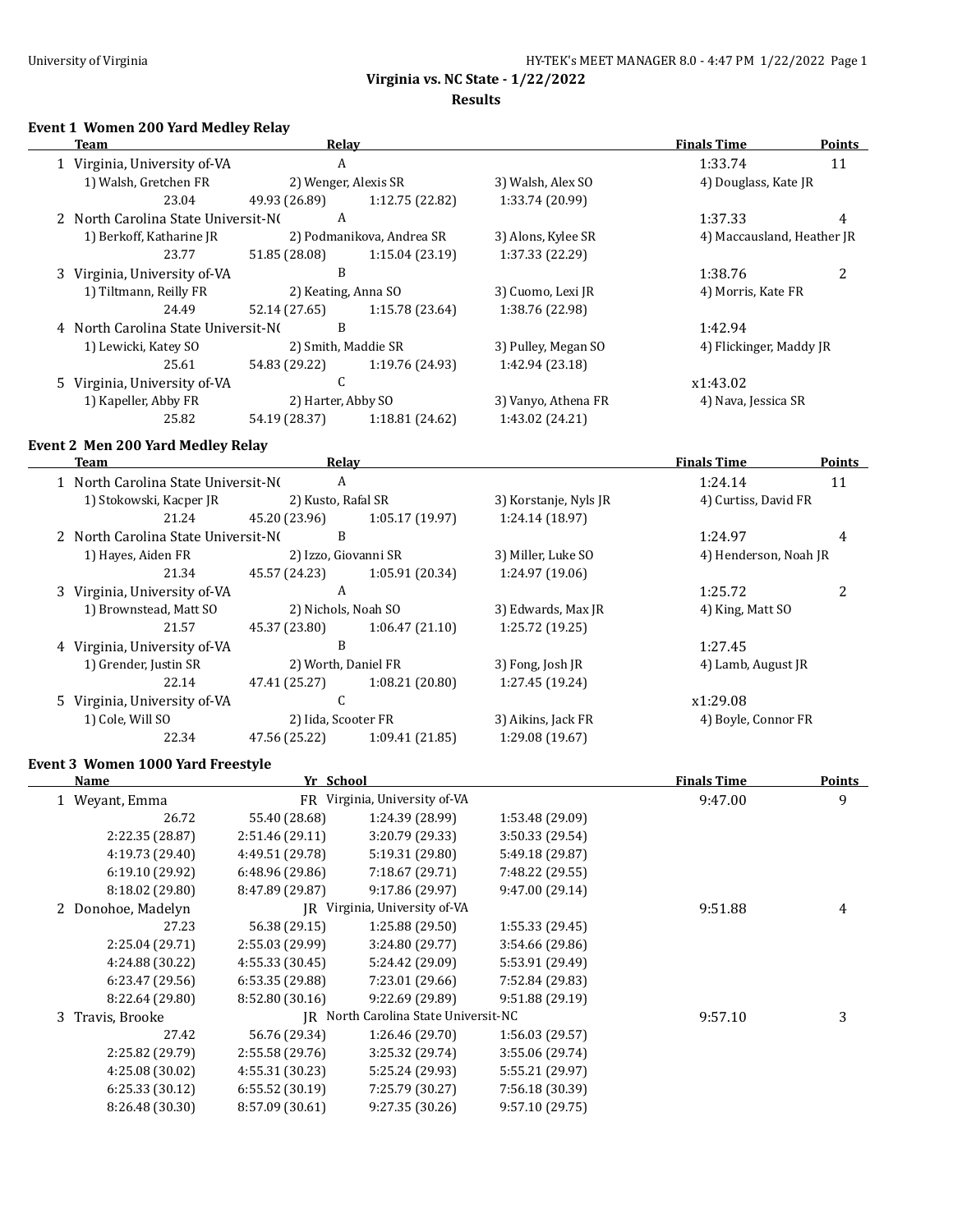**Results**

# **(Event 3 Women 1000 Yard Freestyle)**

| Name                               | Yr School                          |                                                  |                                    | <b>Finals Time</b> | <b>Points</b>  |
|------------------------------------|------------------------------------|--------------------------------------------------|------------------------------------|--------------------|----------------|
| 4 Hierath, Yara                    |                                    | SO North Carolina State Universit-NC             |                                    | 10:12.39           | $\overline{c}$ |
| 27.89                              | 57.80 (29.91)                      | 1:27.91 (30.11)                                  | 1:58.21 (30.30)                    |                    |                |
| 2:28.83 (30.62)                    | 2:59.68 (30.85)                    | 3:30.52 (30.84)                                  | 4:01.24 (30.72)                    |                    |                |
| 4:32.02 (30.78)                    | 5:02.80 (30.78)                    | 5:33.60 (30.80)                                  | 6:04.41 (30.81)                    |                    |                |
| 6:35.34 (30.93)                    | 7:06.26 (30.92)                    | 7:37.37 (31.11)                                  | 8:08.51 (31.14)                    |                    |                |
| 8:39.73 (31.22)                    | 9:10.89 (31.16)                    | 9:42.10 (31.21)                                  | 10:12.39 (30.29)                   |                    |                |
| 5 Foley, Kay                       |                                    | JR North Carolina State Universit-NC             |                                    | 10:13.82           | $\mathbf{1}$   |
| 28.18                              | 58.24 (30.06)                      | 1:28.57 (30.33)                                  | 1:59.18 (30.61)                    |                    |                |
| 2:29.90 (30.72)                    | 3:00.80 (30.90)                    | 3:31.59 (30.79)                                  | 4:02.36 (30.77)                    |                    |                |
| 4:33.39 (31.03)                    | 5:04.43 (31.04)                    | 5:35.44 (31.01)                                  | 6:06.55(31.11)                     |                    |                |
| 6:37.62 (31.07)                    | 7:08.61 (30.99)                    | 7:39.77 (31.16)                                  | 8:10.98 (31.21)                    |                    |                |
| 8:41.97 (30.99)                    | 9:13.36 (31.39)                    | 9:44.17 (30.81)                                  | 10:13.82 (29.65)                   |                    |                |
| Event 4 Men 1000 Yard Freestyle    |                                    |                                                  |                                    |                    |                |
| <b>Name</b>                        | Yr School                          |                                                  |                                    | <b>Finals Time</b> | Points         |
| 1 Dant, Ross                       |                                    | JR North Carolina State Universit-NC             |                                    | 8:58.20            | 9              |
| 24.40                              | 51.19 (26.79)                      | 1:18.33(27.14)                                   | 1:45.59 (27.26)                    |                    |                |
| 2:12.86 (27.27)                    | 2:40.26 (27.40)                    | 3:07.59 (27.33)                                  | 3:34.88 (27.29)                    |                    |                |
| 4:02.13 (27.25)                    | 4:29.54 (27.41)                    | 4:56.88 (27.34)                                  | 5:24.12 (27.24)                    |                    |                |
| 5:51.38 (27.26)                    | 6:18.42 (27.04)                    | 6:45.49 (27.07)                                  | 7:12.46 (26.97)                    |                    |                |
| 7:39.45 (26.99)                    | 8:06.31 (26.86)                    | 8:32.88 (26.57)                                  | 8:58.20 (25.32)                    |                    |                |
| 2 Gallant, Will                    |                                    | SO North Carolina State Universit-NC             |                                    | 9:04.51            | 4              |
| 25.04                              | 51.83 (26.79)                      | 1:18.92 (27.09)                                  | 1:46.28 (27.36)                    |                    |                |
| 2:13.67 (27.39)                    | 2:40.95 (27.28)                    | 3:08.51 (27.56)                                  | 3:35.86 (27.35)                    |                    |                |
| 4:03.31 (27.45)                    | 4:30.79 (27.48)                    | 4:57.88 (27.09)                                  | 5:25.25 (27.37)                    |                    |                |
| 5:52.69 (27.44)                    | 6:20.05 (27.36)                    | 6:47.45 (27.40)                                  | 7:14.90 (27.45)                    |                    |                |
| 7:42.47 (27.57)                    | 8:10.19 (27.72)                    | 8:37.58 (27.39)                                  | 9:04.51 (26.93)                    |                    |                |
| 3 Plage, James                     |                                    | SO North Carolina State Universit-NC             |                                    | 9:11.11            | 3              |
| 24.64                              | 51.31 (26.67)                      | 1:18.31 (27.00)                                  | 1:45.81 (27.50)                    |                    |                |
| 2:13.34 (27.53)                    | 2:40.71 (27.37)                    | 3:08.28 (27.57)                                  | 3:36.00 (27.72)                    |                    |                |
| 4:03.74 (27.74)                    | 4:31.44 (27.70)                    | 4:59.04 (27.60)                                  | 5:26.78 (27.74)                    |                    |                |
| 5:54.65 (27.87)                    | 6:22.70 (28.05)                    | 6:50.68 (27.98)                                  | 7:18.78 (28.10)                    |                    |                |
| 7:47.04 (28.26)                    | 8:15.36 (28.32)                    | 8:43.82 (28.46)                                  | 9:11.11 (27.29)                    |                    |                |
| 4 Wiltsey, Curtis                  |                                    | SR North Carolina State Universit-NC             |                                    | x9:15.06           |                |
| 25.50                              | 53.28 (27.78)                      | 1:21.12 (27.84)                                  | 1:49.27 (28.15)                    |                    |                |
| 2:17.50 (28.23)                    | 2:45.85 (28.35)                    | 3:14.36 (28.51)                                  | 3:42.74 (28.38)                    |                    |                |
| 4:11.06 (28.32)                    | 4:39.48 (28.42)                    | 5:07.83 (28.35)                                  | 5:35.98 (28.15)                    |                    |                |
| 6:03.95 (27.97)                    | 6:31.99 (28.04)                    | 7:00.02 (28.03)                                  | 7:27.49 (27.47)                    |                    |                |
| 7:54.53 (27.04)                    | 8:21.68 (27.15)                    | 8:48.66 (26.98)<br>SO Virginia, University of-VA | 9:15.06 (26.40)                    |                    |                |
| 5 Hering, Tanner                   |                                    |                                                  |                                    | 9:19.97            | 2              |
| 25.55                              | 53.32 (27.77)                      | 1:21.45 (28.13)                                  | 1:49.73 (28.28)                    |                    |                |
| 2:18.02 (28.29)                    | 2:46.50 (28.48)                    | 3:14.97 (28.47)<br>5:08.72 (28.33)               | 3:43.56 (28.59)<br>5:36.73 (28.01) |                    |                |
| 4:12.06 (28.50)<br>6:04.92 (28.19) | 4:40.39 (28.33)                    | 7:01.33 (28.26)                                  | 7:29.56 (28.23)                    |                    |                |
| 7:57.66 (28.10)                    | 6:33.07 (28.15)<br>8:25.91 (28.25) | 8:53.57 (27.66)                                  | 9:19.97 (26.40)                    |                    |                |
| 6 Thompson, Peter                  |                                    | FR Virginia, University of-VA                    |                                    | 9:29.80            |                |
| 25.74                              | 53.99 (28.25)                      | 1:22.35 (28.36)                                  | 1:50.80 (28.45)                    |                    | $\mathbf{1}$   |
| 2:19.55 (28.75)                    | 2:48.28 (28.73)                    | 3:16.80 (28.52)                                  | 3:45.51 (28.71)                    |                    |                |
| 4:14.38 (28.87)                    | 4:43.16 (28.78)                    | 5:11.82 (28.66)                                  | 5:40.51 (28.69)                    |                    |                |
| 6:09.26 (28.75)                    | 6:38.08 (28.82)                    | 7:06.75 (28.67)                                  | 7:35.67 (28.92)                    |                    |                |
| 8:04.79 (29.12)                    | 8:33.60 (28.81)                    | 9:02.23 (28.63)                                  | 9:29.80 (27.57)                    |                    |                |
|                                    |                                    |                                                  |                                    |                    |                |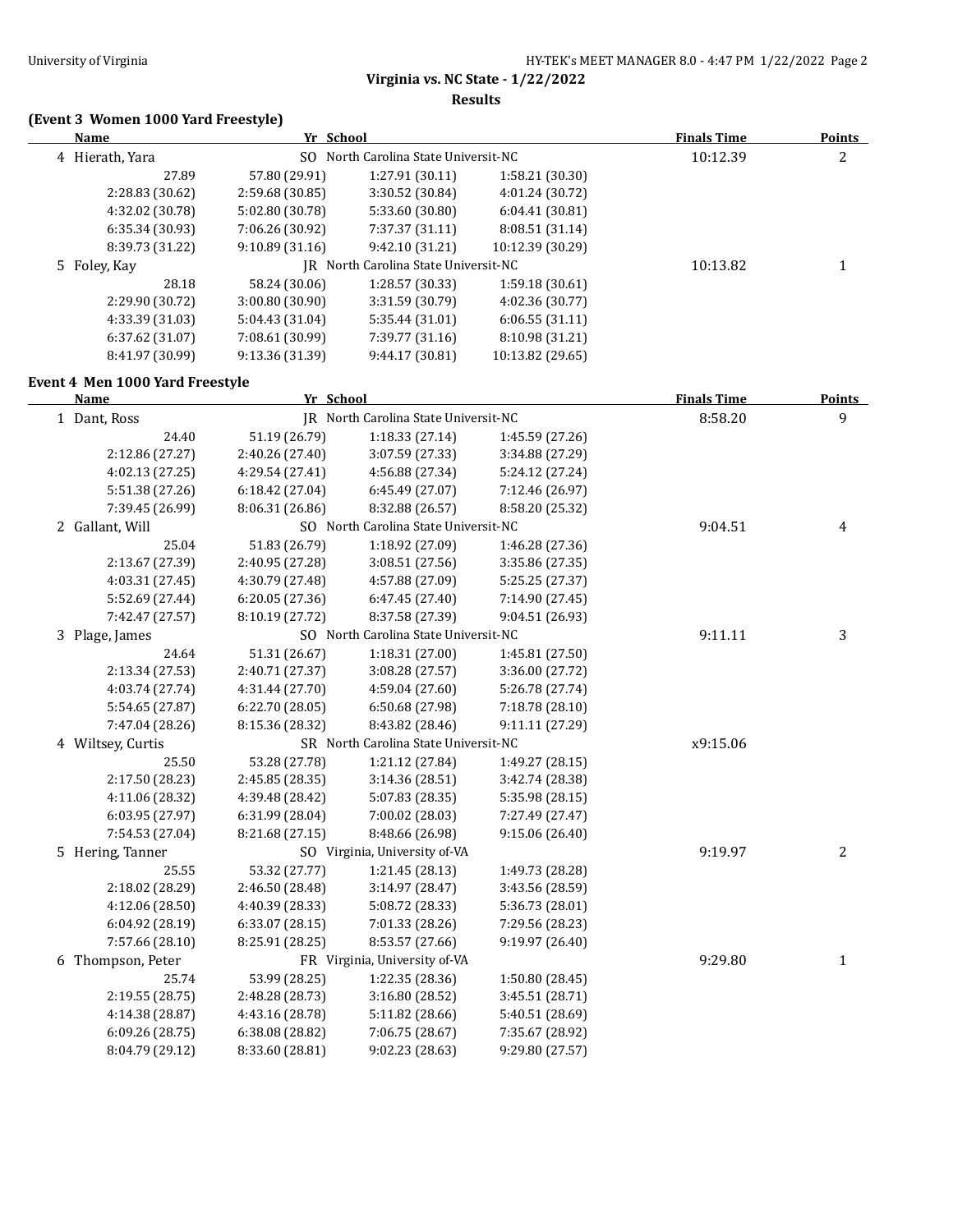## **Event 5 Women 200 Yard Freestyle**

|       | Name             | Yr School                            |                                      |                 | <b>Finals Time</b> | <b>Points</b> |
|-------|------------------|--------------------------------------|--------------------------------------|-----------------|--------------------|---------------|
|       | 1 Nelson, Ella   |                                      | IR Virginia, University of VA        |                 | 1:47.15            | 9             |
|       | 25.46            | 52.67 (27.21)                        | 1:20.13 (27.46)                      | 1:47.15 (27.02) |                    |               |
|       | 2 Webb, Abbey    |                                      | SO North Carolina State Universit-NC |                 | 1:47.28            | 4             |
|       | 25.66            | 53.21 (27.55)                        | 1:20.29 (27.08)                      | 1:47.28 (26.99) |                    |               |
|       | 3 Bathurst, Ella |                                      | FR Virginia, University of-VA        |                 | 1:48.57            | 3             |
|       | 25.49            | 52.98 (27.49)                        | 1:20.62 (27.64)                      | 1:48.57 (27.95) |                    |               |
|       | 4 Poole, Julia   |                                      | 5Y North Carolina State Universit-NC |                 | 1:48.70            | 2             |
|       | 25.55            | 53.14 (27.59)                        | 1:21.01 (27.87)                      | 1:48.70 (27.69) |                    |               |
|       | 5 Crush, Annabel | FR North Carolina State Universit-NC |                                      |                 | 1:49.83            | $\mathbf{1}$  |
|       | 25.26            | 53.09 (27.83)                        | 1:21.39 (28.30)                      | 1:49.83 (28.44) |                    |               |
|       | 6 Morris, Kate   |                                      | FR Virginia, University of VA        |                 |                    |               |
|       | 25.72            | 53.31 (27.59)                        | 1:21.56(28.25)                       | 1:50.39 (28.83) |                    |               |
|       | 7 Collins, Ella  |                                      | IR Virginia, University of-VA        |                 | x1:51.15           |               |
|       | 25.54            | 53.00 (27.46)                        | 1:21.72 (28.72)                      | 1:51.15(29.43)  |                    |               |
| 8     | Giesler, Elle    | IR North Carolina State Universit-NC |                                      |                 | x1:52.55           |               |
|       | 26.19            | 54.26 (28.07)                        | 1:23.19 (28.93)                      | 1:52.55(29.36)  |                    |               |
|       | Schaedler, Quinn |                                      | SO Virginia, University of-VA        |                 | X1:51.35           |               |
|       | 25.87            | 53.64 (27.77)                        | 1:21.88 (28.24)                      | 1:51.35 (29.47) |                    |               |
|       | Kulp, Caroline   |                                      | IR Virginia, University of-VA        |                 | X1:51.88           |               |
|       | 26.19            | 54.59 (28.40)                        | 1:23.45 (28.86)                      | 1:51.88 (28.43) |                    |               |
| $---$ | Bristow, Carter  |                                      | SR Virginia, University of-VA        |                 | X1:53.18           |               |
|       | 25.51            | 53.48 (27.97)                        | 1:22.91 (29.43)                      | 1:53.18(30.27)  |                    |               |
|       |                  |                                      |                                      |                 |                    |               |

#### **Event 6 Men 200 Yard Freestyle**

| Name                     |       | Yr School                            |                                      |                 | <b>Finals Time</b> | <b>Points</b> |
|--------------------------|-------|--------------------------------------|--------------------------------------|-----------------|--------------------|---------------|
| 1 Miller, Luke           |       |                                      | SO North Carolina State Universit-NC |                 | 1:34.39            | 9             |
|                          | 22.14 | 46.33 (24.19)                        | 1:10.52(24.19)                       | 1:34.39 (23.87) |                    |               |
| 2 Hoover, Sam            |       |                                      | FR North Carolina State Universit-NC |                 | 1:35.40            | 4             |
|                          | 22.24 | 46.77 (24.53)                        | 1:11.50 (24.73)                      | 1:35.40 (23.90) |                    |               |
| 3 Wright, Jack           |       |                                      | IR Virginia, University of-VA        |                 | 1:37.15            | 3             |
|                          | 22.51 | 47.56 (25.05)                        | 1:12.65(25.09)                       | 1:37.15(24.50)  |                    |               |
| 4 Knowles, Eric          |       | 5Y North Carolina State Universit-NC |                                      |                 | 1:37.34            | 2             |
|                          | 22.38 | 46.93 (24.55)                        | 1:12.19(25.26)                       | 1:37.34(25.15)  |                    |               |
| 5 Piszczorowicz, Bartosz |       |                                      | IR North Carolina State Universit-NC |                 | x1:38.34           |               |
|                          | 22.67 | 47.44 (24.77)                        | 1:12.81(25.37)                       | 1:38.34(25.53)  |                    |               |
| 6 Karolczak, Jan Michal  |       |                                      | SO Virginia, University of-VA        |                 | 1:39.07            |               |
|                          | 23.24 | 48.32 (25.08)                        | 1:13.44(25.12)                       | 1:39.07 (25.63) |                    |               |
| 7 Moore, Jack            |       |                                      | SO Virginia, University of-VA        |                 | 1:41.42            |               |
|                          | 23.05 | 48.25 (25.20)                        | 1:14.28 (26.03)                      | 1:41.42 (27.14) |                    |               |
|                          |       |                                      |                                      |                 |                    |               |

#### **Event 7 Women 100 Yard Backstroke**

| Name                 | Yr School                            | <b>Finals Time</b> | <b>Points</b>  |
|----------------------|--------------------------------------|--------------------|----------------|
| 1 Walsh, Gretchen    | FR Virginia, University of-VA        | 50.61              | 9              |
| 24.30                | 50.61 (26.31)                        |                    |                |
| 2 Berkoff, Katharine | IR North Carolina State Universit-NC | 51.71              | $\overline{4}$ |
| 25.23                | 51.71 (26.48)                        |                    |                |
| 3 Tiltmann, Reilly   | FR Virginia, University of-VA        | 52.47              | 3              |
| 25.29                | 52.47 (27.18)                        |                    |                |
| 4 Muzzy, Emma        | SR North Carolina State Universit-NC | 54.47              | າ              |
| 26.79                | 54.47 (27.68)                        |                    |                |
| 5 Flickinger, Maddy  | IR North Carolina State Universit-NC | 55.26              |                |
| 27.05                | 55.26 (28.21)                        |                    |                |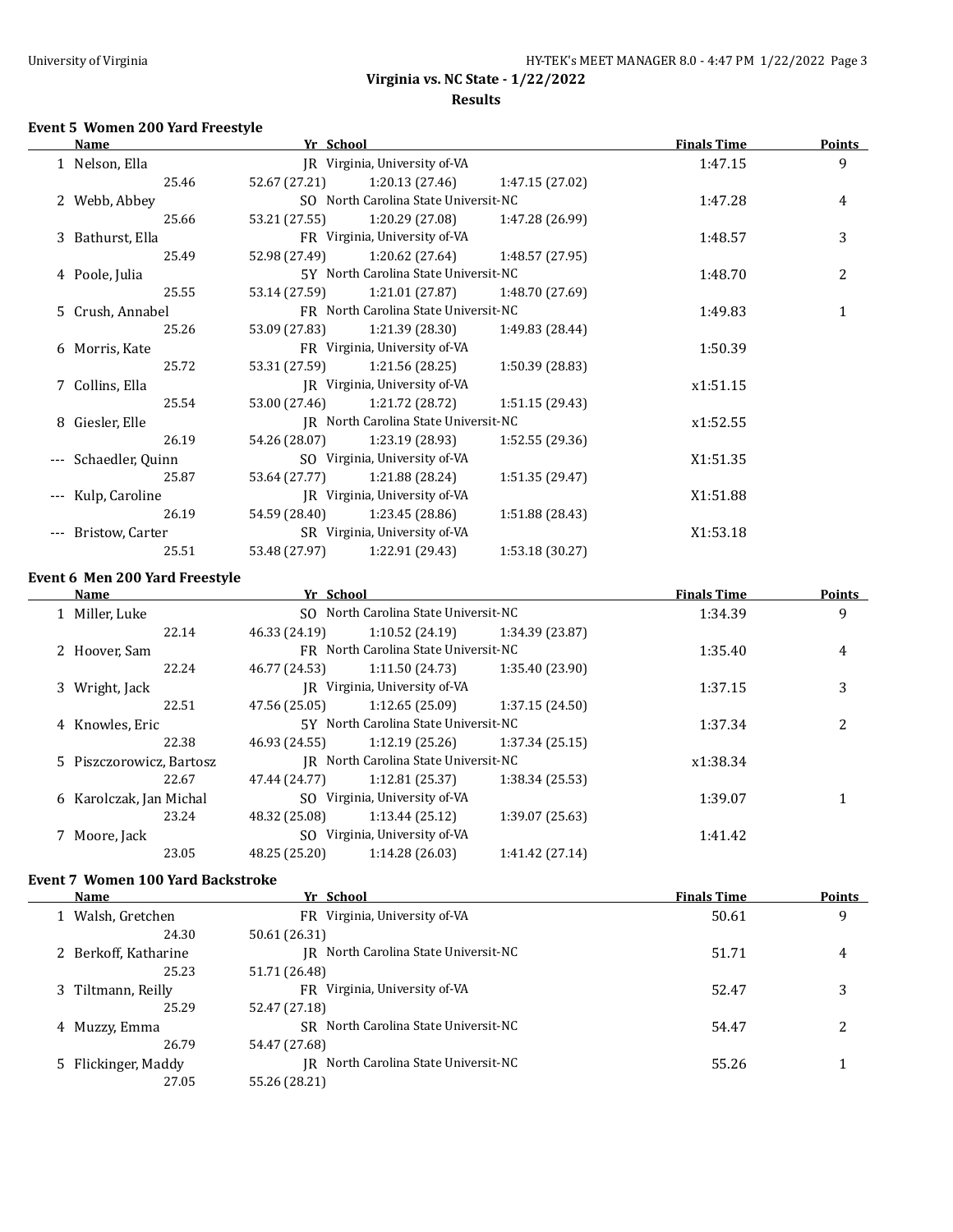#### **Results**

# **(Event 7 Women 100 Yard Backstroke)**

| Name                        | Yr School                            | <b>Finals Time</b> | <b>Points</b> |
|-----------------------------|--------------------------------------|--------------------|---------------|
| 6 Cronin, Katie             | IR Virginia, University of-VA        | 55.58              |               |
| 27.08                       | 55.58 (28.50)                        |                    |               |
| <sup>7</sup> Lewicki, Katey | SO North Carolina State Universit-NC | x55.80             |               |
| 26.86                       | 55.80 (28.94)                        |                    |               |

#### **Event 8 Men 100 Yard Backstroke**

| <b>Name</b>                  | Yr School                            | <b>Finals Time</b> | <b>Points</b> |
|------------------------------|--------------------------------------|--------------------|---------------|
| 1 Stokowski, Kacper          | IR North Carolina State Universit-NC | 46.15              | 9             |
| 22.64                        | 46.15 (23.51)                        |                    |               |
| Tapp, Hunter<br>$\mathbf{Z}$ | IR North Carolina State Universit-NC | 47.96              | 4             |
| 23.48                        | 47.96 (24.48)                        |                    |               |
| 3 Healy, John                | SR North Carolina State Universit-NC | 48.21              | 3             |
| 23.48                        | 48.21 (24.73)                        |                    |               |
| 4 Cole, Will                 | Virginia, University of-VA<br>SO.    | 48.31              | 2             |
| 22.99                        | 48.31 (25.32)                        |                    |               |
| 5 Edwards, Max               | Virginia, University of-VA<br>IR     | 48.35              |               |
| 23.48                        | 48.35 (24.87)                        |                    |               |
| 6 Aikins, Jack               | Virginia, University of-VA<br>FR     | 48.89              |               |
| 23.70                        | 48.89 (25.19)                        |                    |               |

# **Event 9 Women 100 Yard Breaststroke**

| <b>Name</b>            | Yr School                               | <b>Finals Time</b> | Points         |
|------------------------|-----------------------------------------|--------------------|----------------|
| 1 Wenger, Alexis       | SR Virginia, University of-VA           | 59.39              | 9              |
| 28.06                  | 59.39 (31.33)                           |                    |                |
| 2 Keating, Anna        | Virginia, University of-VA<br>SO.       | 1:01.22            | $\overline{4}$ |
| 29.05                  | 1:01.22(32.17)                          |                    |                |
| 3 Maccausland, Heather | North Carolina State Universit-NC<br>IR | 1:01.82            | 3              |
| 29.24                  | 1:01.82(32.58)                          |                    |                |
| 4 Podmanikova, Andrea  | SR North Carolina State Universit-NC    | 1:02.73            | 2              |
| 29.64                  | 1:02.73(33.09)                          |                    |                |
| 5 Hamblin, Kaylee      | FR North Carolina State Universit-NC    | 1:04.50            |                |
| 30.34                  | 1:04.50(34.16)                          |                    |                |
| 6 Smith, Maddie        | SR North Carolina State Universit-NC    | x1:04.54           |                |
| 30.60                  | 1:04.54 (33.94)                         |                    |                |

#### **Event 10 Men 100 Yard Breaststroke**

| Name               | Yr School                            | <b>Finals Time</b> | <b>Points</b> |
|--------------------|--------------------------------------|--------------------|---------------|
| 1 Nichols, Noah    | SO Virginia, University of-VA        | 53.26              | 9             |
| 25.22              | 53.26 (28.04)                        |                    |               |
| 2 Kusto, Rafal     | SR North Carolina State Universit-NC | 53.66              | 4             |
| 25.34              | 53.66 (28.32)                        |                    |               |
| 3 Izzo, Giovanni   | SR North Carolina State Universit-NC | 54.24              | 3             |
| 25.21              | 54.24 (29.03)                        |                    |               |
| 4 Moranetz, Jack   | SR North Carolina State Universit-NC | 54.42              | 2             |
| 25.79              | 54.42 (28.63)                        |                    |               |
| 5 Iida, Scooter    | FR Virginia, University of-VA        | 55.26              |               |
| 25.99              | 55.26 (29.27)                        |                    |               |
| Worth, Daniel<br>6 | FR Virginia, University of-VA        | 56.85              |               |
| 26.59              | 56.85 (30.26)                        |                    |               |
|                    |                                      |                    |               |

# **Event 11 Women 200 Yard Butterfly**

| <b>Name</b> |       | School<br>Vr  |                               |                 | <b>Finals Time</b> | Points |
|-------------|-------|---------------|-------------------------------|-----------------|--------------------|--------|
| Walsh. Alex |       |               | SO Virginia, University of VA |                 | 1:54.76            |        |
|             | 25.72 | 54.59 (28.87) | 1:24.36 (29.77)               | 1:54.76 (30.40) |                    |        |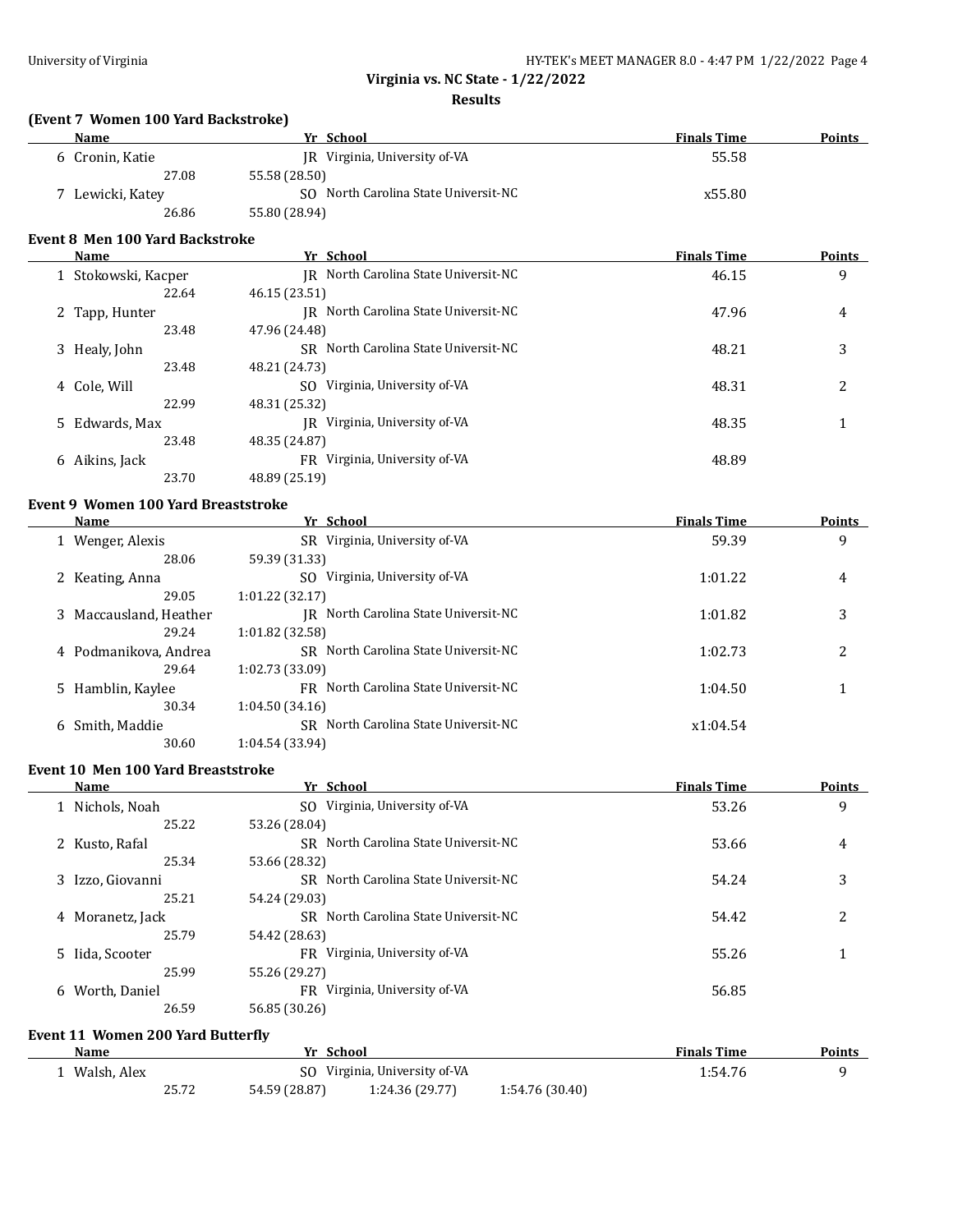## **(Event 11 Women 200 Yard Butterfly)**

| Yr School<br><b>Name</b> |                   |                                      |                                      |                 | <b>Finals Time</b> | <b>Points</b> |
|--------------------------|-------------------|--------------------------------------|--------------------------------------|-----------------|--------------------|---------------|
|                          | 2 Arens, Abby     |                                      | SO North Carolina State Universit-NC |                 | 1:57.55            | 4             |
|                          | 26.35             | 56.33 (29.98)                        | 1:27.20 (30.87)                      | 1:57.55(30.35)  |                    |               |
|                          | 3 Harter, Abby    |                                      | SO Virginia, University of-VA        |                 | 1:57.81            | 3             |
|                          | 26.46             | 56.48 (30.02)                        | 1:27.08(30.60)                       | 1:57.81 (30.73) |                    |               |
|                          | 4 Sheble, Grace   | FR North Carolina State Universit-NC |                                      |                 | 1:59.52            | 2             |
|                          | 26.84             | 57.14 (30.30)                        | 1:28.40 (31.26)                      | 1:59.52(31.12)  |                    |               |
|                          | 5 Nava, Jessica   |                                      | SR Virginia, University of-VA        |                 |                    |               |
|                          | 26.83             | 57.82 (30.99)                        | 1:30.38(32.56)                       | 2:02.00 (31.62) |                    |               |
|                          | 6 Menkhaus, Julia |                                      | SR Virginia, University of-VA        |                 | x2:02.40           |               |
|                          | 27.59             | 58.44 (30.85)                        | 1:30.35(31.91)                       | 2:02.40 (32.05) |                    |               |
| $*7$                     | Sheble, Caroline  |                                      | FR North Carolina State Universit-NC |                 | 2:02.77            |               |
|                          | 27.69             | 58.89 (31.20)                        | 1:30.34(31.45)                       | 2:02.77 (32.43) |                    |               |
| *7                       | Pulley, Megan     |                                      | SO North Carolina State Universit-NC |                 |                    |               |
|                          | 27.86             | 58.31 (30.45)                        | 1:30.47(32.16)                       | 2:02.77 (32.30) |                    |               |

#### **Event 12 Men 200 Yard Butterfly**

| Name               | Yr School     |                                      |                 | <b>Finals Time</b> | <b>Points</b> |  |
|--------------------|---------------|--------------------------------------|-----------------|--------------------|---------------|--|
| 1 Henderson, Noah  |               | IR North Carolina State Universit-NC |                 | 1:45.05            | 9             |  |
| 22.84              | 49.61 (26.77) | 1:17.39(27.78)                       | 1:45.05 (27.66) |                    |               |  |
| 2 Bowers, Noah     |               | IR North Carolina State Universit-NC |                 | 1:45.19            | 4             |  |
| 23.67              | 50.64 (26.97) | 1:17.39(26.75)                       | 1:45.19 (27.80) |                    |               |  |
| 3 Grender, Justin  |               | SR Virginia, University of-VA        |                 | 1:46.49            | 3             |  |
| 23.64              | 50.78 (27.14) | 1:18.13(27.35)                       | 1:46.49 (28.36) |                    |               |  |
| 4 Hayes, Aiden     |               | FR North Carolina State Universit-NC |                 | 1:47.14            | 2             |  |
| 23.77              | 50.77 (27.00) | 1:18.86(28.09)                       | 1:47.14 (28.28) |                    |               |  |
| 5 Brown, Zach      |               | SR North Carolina State Universit-NC |                 | x1:47.31           |               |  |
| 24.23              | 51.61 (27.38) | 1:19.29 (27.68)                      | 1:47.31 (28.02) |                    |               |  |
| 6 Fong, Josh       |               | IR Virginia, University of-VA        |                 |                    |               |  |
| 24.35              | 51.82 (27.47) | 1:19.66 (27.84)                      | 1:48.62 (28.96) |                    |               |  |
| 7 Sicignano, Tyler |               | FR Virginia, University of-VA        |                 | 1:51.31            |               |  |
| 24.55              | 52.11 (27.56) | 1:20.94 (28.83)                      | 1:51.31 (30.37) |                    |               |  |
| Bitz, Colin<br>8   |               | FR Virginia, University of-VA        |                 | x1:51.50           |               |  |
| 24.66              | 53.21 (28.55) | 1:22.22 (29.01)                      | 1:51.50 (29.28) |                    |               |  |

#### **Event 13 Women 50 Yard Freestyle**

| <b>Name</b>       | Yr School                            | <b>Finals Time</b> | <b>Points</b> |
|-------------------|--------------------------------------|--------------------|---------------|
| 1 Douglass, Kate  | Virginia, University of-VA<br>IR     | 21.85              | q             |
| 2 Alons, Kylee    | SR North Carolina State Universit-NC | 22.62              | 4             |
| 3 Cuomo, Lexi     | Virginia, University of-VA<br>IR     | 23.17              |               |
| 4 Crush, Annabel  | FR North Carolina State Universit-NC | 23.47              | ∠             |
| 5 Kapeller, Abby  | FR Virginia, University of-VA        | 23.66              |               |
| 6 Immel, Lindsey  | FR North Carolina State Universit-NC | 23.91              |               |
| 7 Menkhaus, Julia | Virginia, University of-VA<br>SR.    | x25.39             |               |

#### **Event 14 Men 50 Yard Freestyle**

| Name                   | Yr School                            | <b>Finals Time</b> | <b>Points</b> |
|------------------------|--------------------------------------|--------------------|---------------|
| 1 Curtiss, David       | FR North Carolina State Universit-NC | 19.38              | 9             |
| 2 Brownstead, Matt     | Virginia, University of-VA<br>SO.    | 19.50              | 4             |
| 3 King, Matt           | Virginia, University of-VA<br>SO.    | 19.61              |               |
| 4 Korstanje, Nyls      | IR North Carolina State Universit-NC | 19.75              |               |
| 5 Lamb, August         | IR Virginia, University of-VA        | 19.96              |               |
| 6 Boyle, Connor        | FR Virginia, University of-VA        | x20.01             |               |
| --- Laurencelle, Addie | Virginia, University of-VA<br>SO.    | X20.56             |               |
| --- Klinksiek, Konnar  | Virginia, University of-VA<br>IR     | X21.04             |               |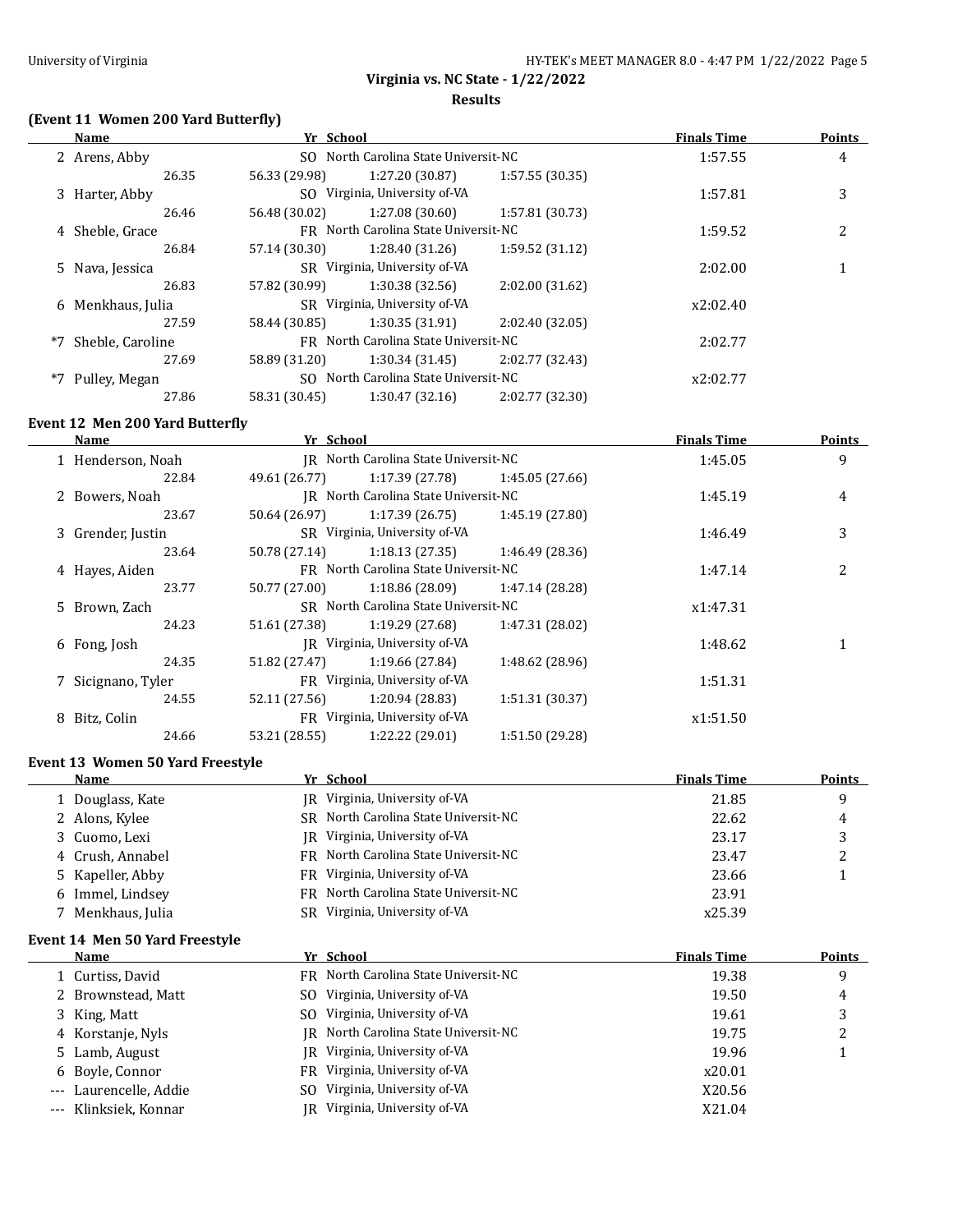## **(Event 14 Men 50 Yard Freestyle)**

|    | Name                              |               | Yr School                            | <b>Finals Time</b>  | <b>Points</b>  |
|----|-----------------------------------|---------------|--------------------------------------|---------------------|----------------|
|    | --- Schutte, Henry                |               | JR Virginia, University of-VA        | X21.22              |                |
|    | Event 15 Women 1 mtr Diving       |               |                                      |                     |                |
|    | <b>Name</b>                       |               | Yr School                            | <b>Finals Score</b> | <b>Points</b>  |
|    | 1 Kaye, Lizzy                     |               | FR Virginia, University of-VA        | 279.90              | 9              |
|    | 2 Synnott, Helene                 |               | IR North Carolina State Universit-NC | 272.93              | 4              |
|    | 3 Zuburg, Ashton                  |               | SO North Carolina State Universit-NC | 266.93              | 3              |
|    | 4 Bell, Jennifer                  |               | JR Virginia, University of-VA        | 265.73              | $\overline{c}$ |
| 5. | Bowen, Charlotte                  |               | IR Virginia, University of-VA        | 259.80              | $\mathbf{1}$   |
|    | 6 Grosz, Maddy                    |               | SO Virginia, University of-VA        | x254.18             |                |
|    | 7 Leizman, Amanda                 |               | SO Virginia, University of-VA        | x233.18             |                |
|    | Event 16 Men 1 mtr Diving         |               |                                      |                     |                |
|    | Name                              |               | Yr School                            | <b>Finals Score</b> | <b>Points</b>  |
|    | 1 Bennett, Bayne                  |               | IR North Carolina State Universit-NC | 366.08              | 9              |
|    | 2 Creedon, Walker                 |               | SR Virginia, University of-VA        | 316.88              | 4              |
|    | 3 Edin, Peter                     |               | FR North Carolina State Universit-NC | 307.43              | 3              |
|    | 4 Sexton, Matt                    |               | SO North Carolina State Universit-NC | 290.70              | 2              |
|    | 5 O'Brien, Patrick                |               | IR North Carolina State Universit-NC | x288.83             |                |
|    | 6 Sanders, Nicholas               |               | FR Virginia, University of-VA        | 274.28              | $\mathbf{1}$   |
|    | Event 17 Women 100 Yard Freestyle |               |                                      |                     |                |
|    | <b>Name</b>                       |               | Yr School                            | <b>Finals Time</b>  | <b>Points</b>  |
|    | 1 Walsh, Gretchen                 |               | FR Virginia, University of-VA        | 48.05               | 9              |
|    | 22.96                             | 48.05 (25.09) |                                      |                     |                |
|    | 2 Webb, Abbey                     |               | SO North Carolina State Universit-NC | 50.21               | 4              |
|    | 24.60                             | 50.21 (25.61) |                                      |                     |                |
|    | 3 Crush, Annabel                  |               | FR North Carolina State Universit-NC | 50.72               | 3              |
|    | 24.64                             | 50.72 (26.08) |                                      |                     |                |
|    | 4 Morris, Kate                    |               | FR Virginia, University of-VA        | 51.48               | 2              |
|    | 25.19                             | 51.48 (26.29) |                                      |                     |                |
|    | 5 Schaedler, Quinn                |               | SO Virginia, University of-VA        | 51.77               | 1              |
|    | 25.06                             | 51.77 (26.71) |                                      |                     |                |
|    | 6 Flickinger, Maddy               |               | JR North Carolina State Universit-NC | 51.91               |                |
|    | 24.97                             | 51.91 (26.94) |                                      |                     |                |
|    | 7 Giesler, Elle                   |               | JR North Carolina State Universit-NC | x52.03              |                |
|    | 24.99                             | 52.03 (27.04) |                                      |                     |                |
|    | 8 Bristow, Carter                 |               | SR Virginia, University of-VA        | x52.98              |                |
|    | 25.61                             | 52.98 (27.37) |                                      |                     |                |

# **Event 18 Men 100 Yard Freestyle**

 $\equiv$ 

| Name               |       | Yr School                                   | <b>Finals Time</b> | <b>Points</b> |
|--------------------|-------|---------------------------------------------|--------------------|---------------|
| 1 Miller, Luke     |       | North Carolina State Universit-NC<br>SO.    | 42.93              | 9             |
|                    | 20.76 | 42.93 (22.17)                               |                    |               |
| 2 Hoover, Sam      |       | FR North Carolina State Universit-NC        | 42.98              | 4             |
|                    | 20.66 | 42.98 (22.32)                               |                    |               |
| 3 King, Matt       |       | Virginia, University of-VA<br>SO.           | 43.43              | 3             |
|                    | 20.72 | 43.43 (22.71)                               |                    |               |
| 4 Curtiss, David   |       | <b>FR</b> North Carolina State Universit-NC | 43.93              | 2             |
|                    | 21.57 | 43.93 (22.36)                               |                    |               |
| 5 Brownstead, Matt |       | SO Virginia, University of-VA               | 44.19              |               |
|                    | 21.26 | 44.19 (22.93)                               |                    |               |
| Boyle, Connor<br>6 |       | FR Virginia, University of-VA               | 44.28              |               |
|                    | 21.01 | 44.28 (23.27)                               |                    |               |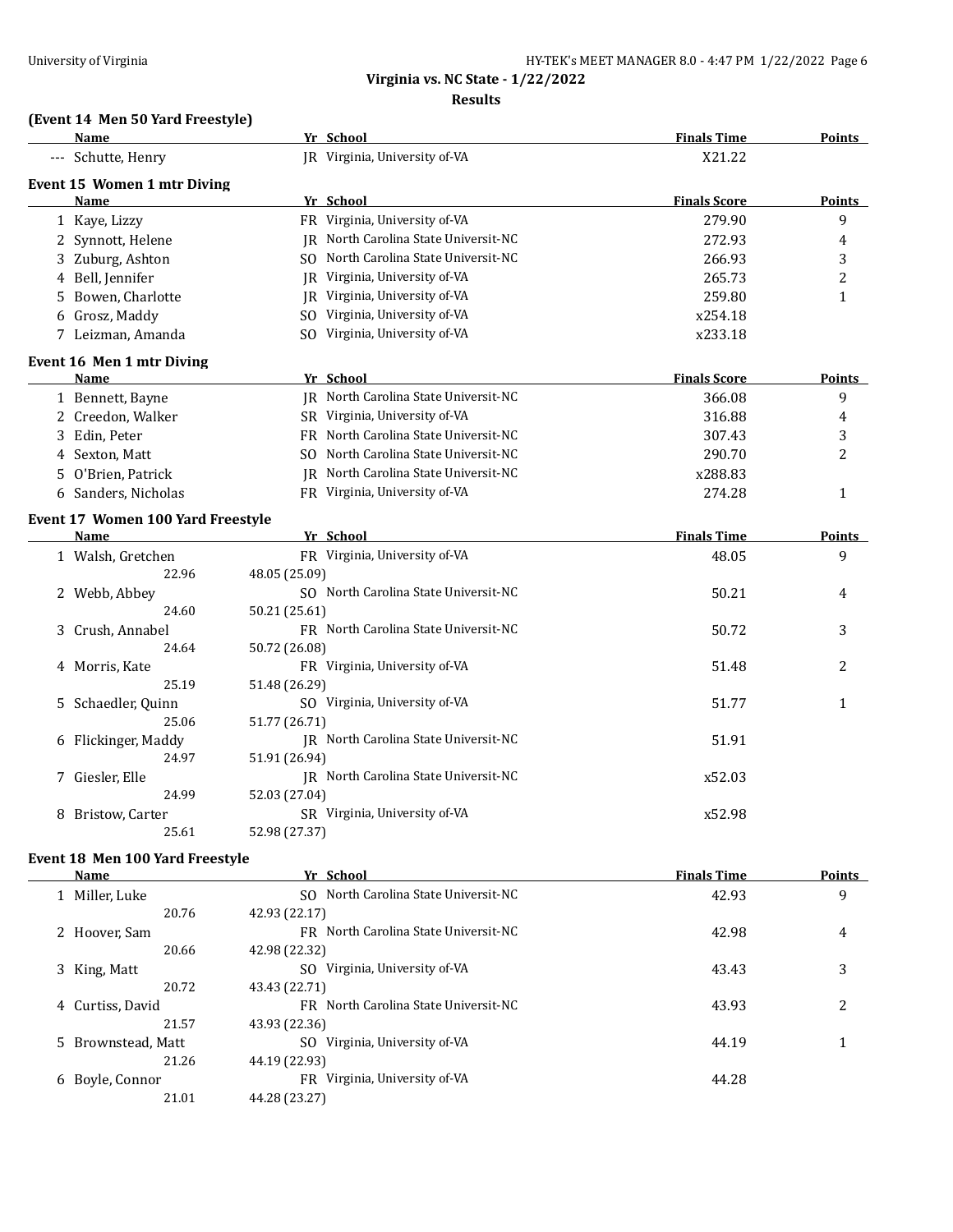**Results**

# **(Event 18 Men 100 Yard Freestyle)**

| Name                      | Yr School                               | <b>Finals Time</b> | Points |
|---------------------------|-----------------------------------------|--------------------|--------|
| 7 Lamb, August            | JR Virginia, University of-VA           | x44.51             |        |
| 21.41                     | 44.51 (23.10)                           |                    |        |
| 8 Piszczorowicz, Bartosz  | North Carolina State Universit-NC<br>IR | x44.82             |        |
| 21.70                     | 44.82 (23.12)                           |                    |        |
| --- Laurencelle, Addie    | Virginia, University of-VA<br>SO.       | X45.49             |        |
| 21.94                     | 45.49 (23.55)                           |                    |        |
| --- Karolczak, Jan Michal | Virginia, University of-VA<br>SO.       | X45.85             |        |
| 22.02                     | 45.85 (23.83)                           |                    |        |
| Schutte, Henry            | JR Virginia, University of-VA           | X46.65             |        |
| 22.43                     | 46.65 (24.22)                           |                    |        |

#### **Event 19 Women 200 Yard Backstroke**

| Name                 | Yr School     |                                      |                 | <b>Finals Time</b> | <b>Points</b> |
|----------------------|---------------|--------------------------------------|-----------------|--------------------|---------------|
| 1 Berkoff, Katharine | IR            | North Carolina State Universit-NC    |                 | 1:53.26            | 9             |
| 26.73                | 55.50 (28.77) | 1:24.30 (28.80)                      | 1:53.26 (28.96) |                    |               |
| 2 Tiltmann, Reilly   |               | FR Virginia, University of-VA        |                 | 1:53.94            | 4             |
| 27.21                | 56.10 (28.89) | 1:24.73 (28.63)                      | 1:53.94 (29.21) |                    |               |
| 3 Moore, Kate        |               | 5Y North Carolina State Universit-NC |                 | 1:55.13            | 3             |
| 27.25                | 56.28 (29.03) | 1:25.67 (29.39)                      | 1:55.13(29.46)  |                    |               |
| 4 Bathurst, Ella     |               | FR Virginia, University of-VA        |                 | 1:57.86            | 2             |
| 27.63                | 57.42 (29.79) | 1:27.57(30.15)                       | 1:57.86 (30.29) |                    |               |
| 5 Muzzy, Emma        |               | SR North Carolina State Universit-NC |                 | 1:58.19            |               |
| 27.68                | 57.66 (29.98) | 1:28.40 (30.74)                      | 1:58.19 (29.79) |                    |               |
| 6 Hefner, Faith      | IR            | North Carolina State Universit-NC    |                 | x1:58.64           |               |
| 28.18                | 57.77 (29.59) | 1:28.00 (30.23)                      | 1:58.64 (30.64) |                    |               |
| 7 Wilson, Sophia     |               | SO Virginia, University of-VA        |                 | 2:02.66            |               |
| 28.30                | 58.45 (30.15) | 1:30.01(31.56)                       | 2:02.66 (32.65) |                    |               |
|                      |               |                                      |                 |                    |               |

# **Event 20 Men 200 Yard Backstroke**

 $\overline{a}$ 

| Name                | Yr School                            |                                      |                 | <b>Finals Time</b> | <b>Points</b> |
|---------------------|--------------------------------------|--------------------------------------|-----------------|--------------------|---------------|
| 1 Moore, Mikey      | SO North Carolina State Universit-NC |                                      |                 | 1:43.64            | 9             |
| 24.42               | 50.55 (26.13)                        | 1:16.94 (26.39)                      | 1:43.64(26.70)  |                    |               |
| 2 Grender, Justin   |                                      | SR Virginia, University of-VA        |                 | 1:44.01            | 4             |
| 24.73               | 51.68 (26.95)                        | 1:18.06(26.38)                       | 1:44.01 (25.95) |                    |               |
| 3 Tapp, Hunter      |                                      | IR North Carolina State Universit-NC |                 | 1:45.08            | 3             |
| 24.77               | 51.49 (26.72)                        | 1:18.49(27.00)                       | 1:45.08(26.59)  |                    |               |
| 4 Healy, John       |                                      | SR North Carolina State Universit-NC |                 | 1:46.67            | 2             |
| 25.04               | 51.81 (26.77)                        | 1:19.27(27.46)                       | 1:46.67(27.40)  |                    |               |
| 5 Aikins, Jack      |                                      | FR Virginia, University of-VA        |                 | 1:47.30            |               |
| 25.10               | 51.71 (26.61)                        | 1:19.19(27.48)                       | 1:47.30(28.11)  |                    |               |
| 6 Conway, Sean      |                                      | IR Virginia, University of-VA        |                 | 1:47.37            |               |
| 24.74               | 51.76 (27.02)                        | 1:19.62(27.86)                       | 1:47.37 (27.75) |                    |               |
| 7 Cole, Will        |                                      | SO Virginia, University of-VA        |                 | x1:48.90           |               |
| 24.78               | 51.69 (26.91)                        | 1:19.87(28.18)                       | 1:48.90 (29.03) |                    |               |
| 8 Stokowski, Kacper |                                      | IR North Carolina State Universit-NC |                 | x1:49.30           |               |
| 24.64               | 52.32 (27.68)                        | 1:21.04 (28.72)                      | 1:49.30 (28.26) |                    |               |

# **Event 21 Women 200 Yard Breaststroke**

| <b>Name</b>      | Yr School                     |                 |                | <b>Finals Time</b> | <b>Points</b> |
|------------------|-------------------------------|-----------------|----------------|--------------------|---------------|
| Nelson, Ella     | IR Virginia, University of-VA |                 |                | 2:08.94            |               |
| 30.13            | 1:02.65(32.52)                | 1:35.59 (32.94) | 2:08.94(33.35) |                    |               |
| 2 Wenger, Alexis | SR Virginia, University of VA |                 |                | 2:11.15            | 4             |
| 29.96            | 1:02.96(33.00)                | 1:36.54 (33.58) | 2:11.15(34.61) |                    |               |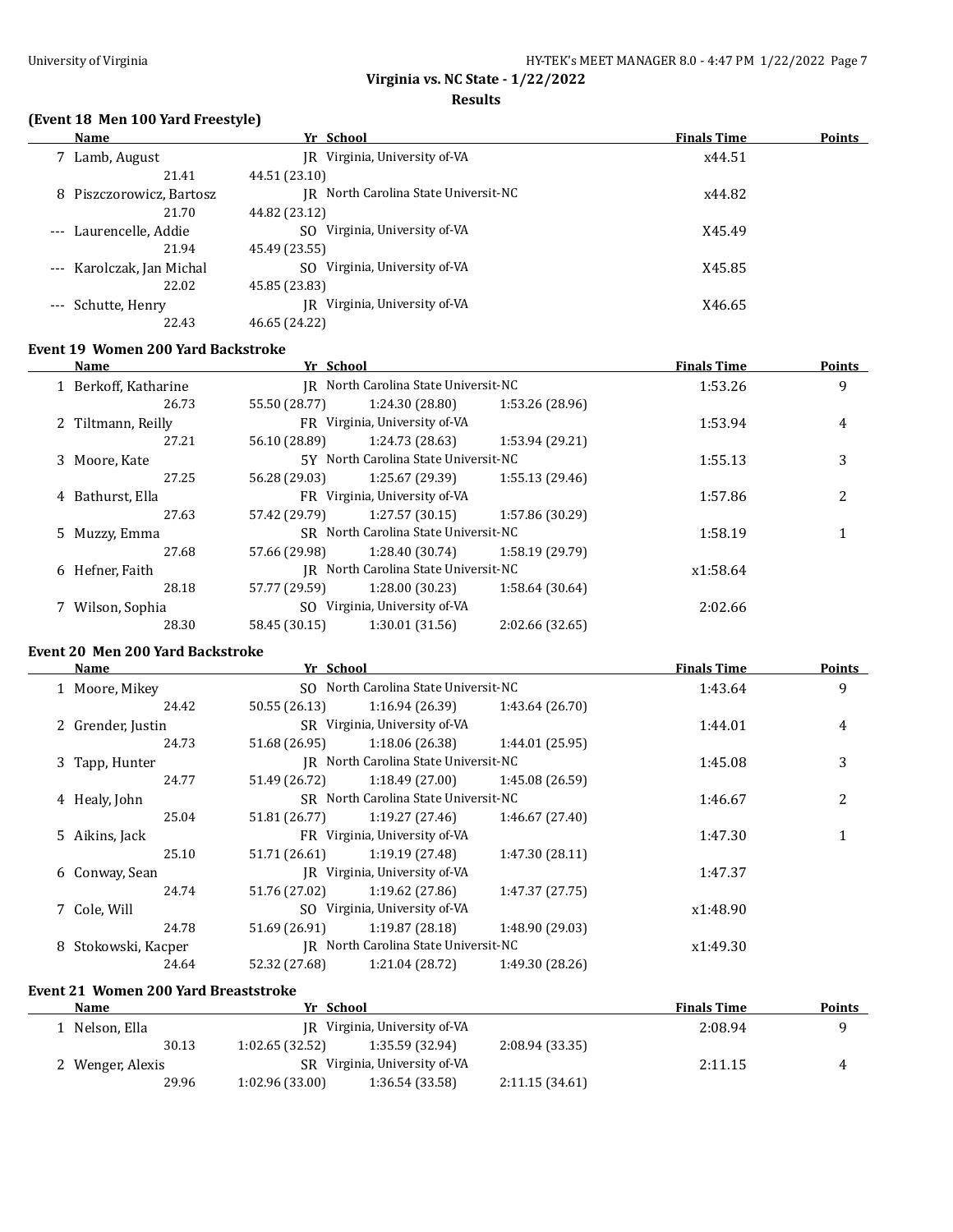**Results**

# **(Event 21 Women 200 Yard Breaststroke)**

| Name                   |                         | Yr School                            |                 | <b>Finals Time</b> | <b>Points</b> |   |
|------------------------|-------------------------|--------------------------------------|-----------------|--------------------|---------------|---|
| 3 Keating, Anna        |                         | SO Virginia, University of-VA        |                 |                    | 2:13.20       | 3 |
|                        | 1:04.35(33.95)<br>30.40 |                                      | 1:38.62(34.27)  | 2:13.20 (34.58)    |               |   |
| 4 Maccausland, Heather |                         | IR North Carolina State Universit-NC |                 |                    | 2:15.61       | 2 |
|                        | 30.12<br>1:04.36(34.24) |                                      | 1:39.92 (35.56) | 2:15.61 (35.69)    |               |   |
| 5 Smith, Maddie        |                         | SR North Carolina State Universit-NC |                 |                    | 2:18.67       |   |
|                        | 31.40<br>1:06.81(35.41) |                                      | 1:42.44 (35.63) | 2:18.67 (36.23)    |               |   |
| 6 Hamblin, Kaylee      |                         | FR North Carolina State Universit-NC |                 |                    | 2:22.72       |   |
|                        | 31.99<br>1:08.43(36.44) |                                      | 1:45.36 (36.93) | 2:22.72 (37.36)    |               |   |

# **Event 22 Men 200 Yard Breaststroke**

| Name              | Yr School                            |                                      |                 | <b>Finals Time</b> | Points |
|-------------------|--------------------------------------|--------------------------------------|-----------------|--------------------|--------|
| 1 Nichols, Noah   |                                      | SO Virginia, University of-VA        |                 | 1:56.68            | 9      |
| 26.23             | 55.69 (29.46)                        | 1:26.05(30.36)                       | 1:56.68 (30.63) |                    |        |
| 2 Storch, Casey   |                                      | SR Virginia, University of VA        |                 | 1:58.42            | 4      |
| 26.80             | 56.80 (30.00)                        | 1:27.24(30.44)                       | 1:58.42 (31.18) |                    |        |
| 3 Monahan, Conall | SO North Carolina State Universit-NC |                                      |                 | 1:58.60            | 3      |
| 27.19             | 57.49 (30.30)                        | 1:27.71 (30.22)                      | 1:58.60 (30.89) |                    |        |
| 4 Kusto, Rafal    | SR North Carolina State Universit-NC |                                      |                 | 1:59.46            |        |
| 26.86             | 56.66 (29.80)                        | 1:27.89 (31.23)                      | 1:59.46 (31.57) |                    |        |
| 5 Iida, Scooter   |                                      | FR Virginia, University of-VA        |                 |                    |        |
| 26.95             | 57.17 (30.22)                        | 1:28.19 (31.02)                      | 1:59.81 (31.62) |                    |        |
| 6 Moranetz, Jack  |                                      | SR North Carolina State Universit-NC |                 | 2:00.30            |        |
| 27.03             | 57.36 (30.33)                        | 1:28.25 (30.89)                      | 2:00.30 (32.05) |                    |        |
| 7 Worth, Daniel   |                                      | FR Virginia, University of-VA        |                 | x2:07.04           |        |
| 27.80             | 59.38 (31.58)                        | 1:32.39 (33.01)                      | 2:07.04 (34.65) |                    |        |

# **Event 23 Women 500 Yard Freestyle**

÷,

|    | Name               | Yr School       |                                      |                 | <b>Finals Time</b> | <b>Points</b> |
|----|--------------------|-----------------|--------------------------------------|-----------------|--------------------|---------------|
|    | 1 Weyant, Emma     |                 | FR Virginia, University of-VA        |                 | 4:47.18            | 9             |
|    | 26.37              | 54.54 (28.17)   | 1:23.31 (28.77)                      | 1:52.05 (28.74) |                    |               |
|    | 2:20.99 (28.94)    | 2:50.10 (29.11) | 3:19.32 (29.22)                      | 3:48.90 (29.58) |                    |               |
|    | 4:18.32 (29.42)    | 4:47.18 (28.86) |                                      |                 |                    |               |
|    | 2 Donohoe, Madelyn |                 | JR Virginia, University of-VA        |                 | 4:50.94            | 4             |
|    | 26.43              | 54.97 (28.54)   | 1:24.07(29.10)                       | 1:53.64 (29.57) |                    |               |
|    | 2:23.37 (29.73)    | 2:52.94 (29.57) | 3:22.72 (29.78)                      | 3:52.41 (29.69) |                    |               |
|    | 4:22.11 (29.70)    | 4:50.94 (28.83) |                                      |                 |                    |               |
| 3  | Travis, Brooke     |                 | JR North Carolina State Universit-NC |                 | 4:55.52            | 3             |
|    | 27.01              | 56.34 (29.33)   | 1:26.20 (29.86)                      | 1:56.06 (29.86) |                    |               |
|    | 2:26.03 (29.97)    | 2:56.14 (30.11) | 3:26.18(30.04)                       | 3:56.31 (30.13) |                    |               |
|    | 4:26.19 (29.88)    | 4:55.52 (29.33) |                                      |                 |                    |               |
|    | 4 Kulp, Caroline   |                 | JR Virginia, University of-VA        |                 | 4:59.14            | 2             |
|    | 27.67              | 57.47 (29.80)   | 1:27.15 (29.68)                      | 1:57.27 (30.12) |                    |               |
|    | 2:27.58 (30.31)    | 2:57.58 (30.00) | 3:28.15(30.57)                       | 3:58.81 (30.66) |                    |               |
|    | 4:29.08 (30.27)    | 4:59.14(30.06)  |                                      |                 |                    |               |
| .5 | Hierath, Yara      |                 | SO North Carolina State Universit-NC |                 | 5:00.62            | 1             |
|    | 27.50              | 57.26 (29.76)   | 1:27.58 (30.32)                      | 1:57.94 (30.36) |                    |               |
|    | 2:28.42 (30.48)    | 2:59.14 (30.72) | 3:29.81(30.67)                       | 4:00.71 (30.90) |                    |               |
|    | 4:31.09 (30.38)    | 5:00.62 (29.53) |                                      |                 |                    |               |
| 6  | Collins, Ella      |                 | JR Virginia, University of-VA        |                 | x5:01.56           |               |
|    | 27.15              | 56.49 (29.34)   | 1:26.40 (29.91)                      | 1:56.70 (30.30) |                    |               |
|    | 2:27.53 (30.83)    | 2:58.16 (30.63) | 3:29.08 (30.92)                      | 4:00.29 (31.21) |                    |               |
|    | 4:31.65 (31.36)    | 5:01.56 (29.91) |                                      |                 |                    |               |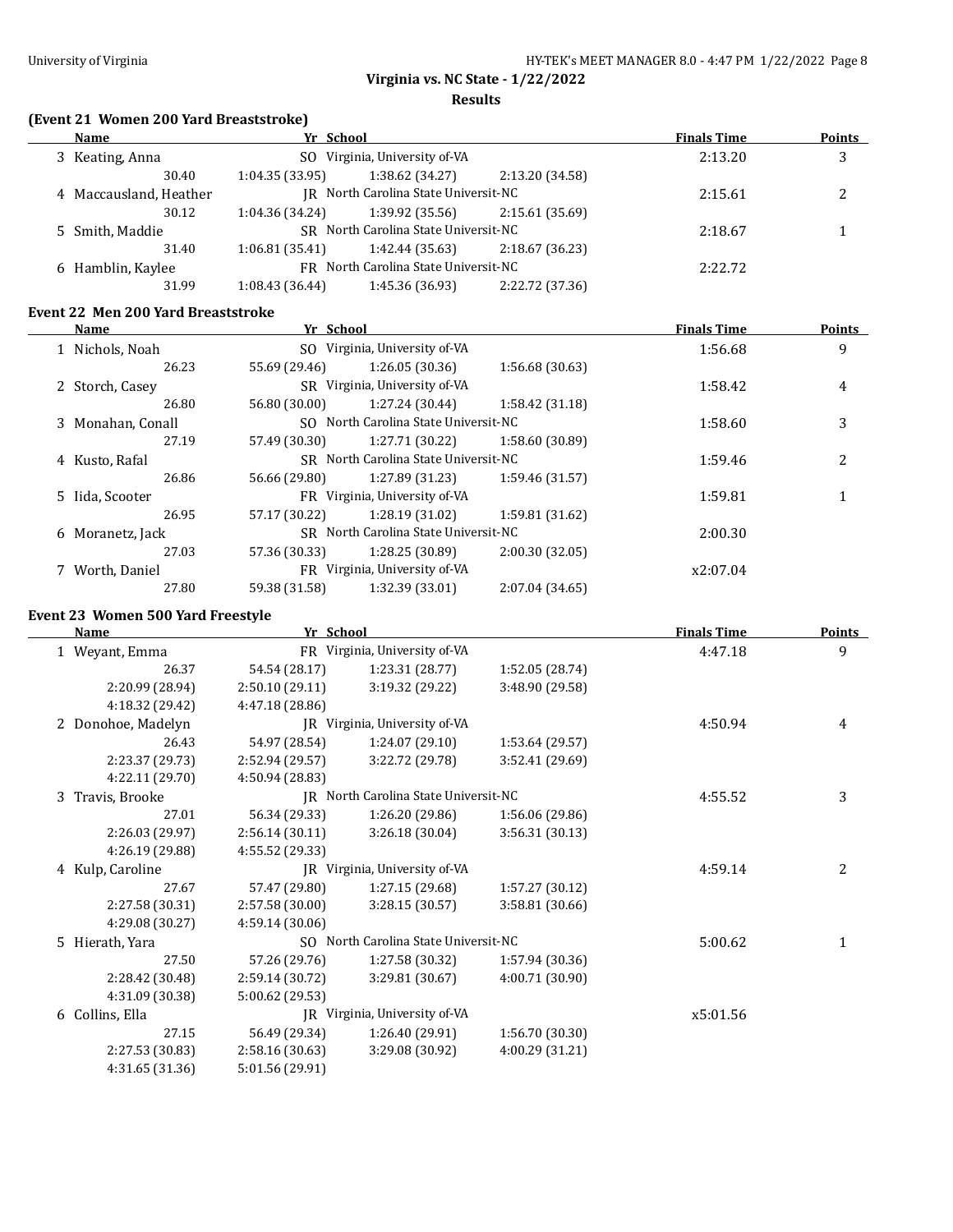**Results**

# **(Event 23 Women 500 Yard Freestyle)**

| <u>Name</u>                     | Yr School                            |                                      |                 | <b>Finals Time</b> | <b>Points</b> |
|---------------------------------|--------------------------------------|--------------------------------------|-----------------|--------------------|---------------|
| 7 Sheble, Caroline              | FR North Carolina State Universit-NC |                                      |                 |                    |               |
| 28.25                           | 58.59 (30.34)                        | 1:29.31 (30.72)                      | 2:00.27 (30.96) |                    |               |
| 2:31.17 (30.90)                 | 3:02.21 (31.04)                      | 3:33.46 (31.25)                      | 4:04.54 (31.08) |                    |               |
| 4:35.71 (31.17)                 | 5:06.09 (30.38)                      |                                      |                 |                    |               |
| 8 Foley, Kay                    |                                      | JR North Carolina State Universit-NC |                 | x5:08.08           |               |
| 28.05                           | 58.32 (30.27)                        | 1:29.28 (30.96)                      | 2:00.34(31.06)  |                    |               |
| 2:31.79 (31.45)                 | 3:03.44(31.65)                       | 3:34.90 (31.46)                      | 4:06.09 (31.19) |                    |               |
| 4:37.89 (31.80)                 | 5:08.08 (30.19)                      |                                      |                 |                    |               |
| Event 24 Men 500 Yard Freestyle |                                      |                                      |                 |                    |               |
| <b>Name</b>                     | Yr School                            |                                      |                 | <b>Finals Time</b> | <b>Points</b> |
| 1 Dant, Ross                    |                                      | JR North Carolina State Universit-NC |                 | 4:20.77            | 9             |
| 23.77                           | 49.74 (25.97)                        | 1:16.21 (26.47)                      | 1:42.81 (26.60) |                    |               |
| 2:09.47 (26.66)                 | 2:36.03(26.56)                       | 3:02.54 (26.51)                      | 3:29.12 (26.58) |                    |               |
| 3:55.26 (26.14)                 | 4:20.77 (25.51)                      |                                      |                 |                    |               |
| 2 Plage, James                  |                                      | SO North Carolina State Universit-NC |                 | 4:25.19            | 4             |
| 24.35                           | 50.69 (26.34)                        | 1:17.43(26.74)                       | 1:44.22 (26.79) |                    |               |
| 2:11.14 (26.92)                 | 2:38.17(27.03)                       | 3:05.32(27.15)                       | 3:32.38 (27.06) |                    |               |
| 3:59.40 (27.02)                 | 4:25.19 (25.79)                      |                                      |                 |                    |               |
| 3 Wiltsey, Curtis               |                                      | SR North Carolina State Universit-NC |                 | 4:25.21            | 3             |
| 24.86                           | 51.75 (26.89)                        | 1:18.75(27.00)                       | 1:45.84 (27.09) |                    |               |
| 2:12.78 (26.94)                 | 2:39.71 (26.93)                      | 3:06.37 (26.66)                      | 3:33.17 (26.80) |                    |               |
| 3:59.62 (26.45)                 | 4:25.21 (25.59)                      |                                      |                 |                    |               |
| 4 Gallant, Will                 |                                      | SO North Carolina State Universit-NC |                 | x4:25.89           |               |
| 24.44                           | 50.92 (26.48)                        | 1:17.88 (26.96)                      | 1:44.92 (27.04) |                    |               |
| 2:11.90 (26.98)                 | 2:38.85 (26.95)                      | 3:06.02 (27.17)                      | 3:33.25 (27.23) |                    |               |
| 4:00.12 (26.87)                 | 4:25.89 (25.77)                      |                                      |                 |                    |               |
| 5 Wright, Jack                  |                                      | JR Virginia, University of-VA        |                 | 4:31.72            | 2             |
| 24.18                           | 51.48 (27.30)                        | 1:18.98 (27.50)                      | 1:46.65 (27.67) |                    |               |
| 2:14.23 (27.58)                 | 2:42.18 (27.95)                      | 3:09.81 (27.63)                      | 3:37.62 (27.81) |                    |               |
| 4:04.97 (27.35)                 | 4:31.72 (26.75)                      |                                      |                 |                    |               |
| 6 Thompson, Peter               |                                      | FR Virginia, University of-VA        |                 | 4:32.37            | $\mathbf{1}$  |
| 25.05                           | 52.37 (27.32)                        | 1:20.16 (27.79)                      | 1:48.09 (27.93) |                    |               |
| 2:16.01 (27.92)                 | 2:43.63 (27.62)                      | 3:11.07 (27.44)                      | 3:38.82 (27.75) |                    |               |
| 4:06.08 (27.26)                 | 4:32.37 (26.29)                      |                                      |                 |                    |               |
| 7 Hering, Tanner                |                                      | SO Virginia, University of-VA        |                 | 4:33.81            |               |
| 24.70                           | 51.82 (27.12)                        | 1:19.46 (27.64)                      | 1:47.48 (28.02) |                    |               |
| 2:15.62 (28.14)                 | 2:43.82 (28.20)                      | 3:11.86 (28.04)                      | 3:39.70 (27.84) |                    |               |
| 4:07.01 (27.31)                 | 4:33.81 (26.80)                      |                                      |                 |                    |               |

## **Event 25 Women 100 Yard Butterfly**

| <b>Name</b>         | Yr School                                | <b>Finals Time</b> | <b>Points</b> |
|---------------------|------------------------------------------|--------------------|---------------|
| 1 Douglass, Kate    | Virginia, University of-VA<br>IR         | 51.30              | 9             |
| 24.05               | 51.30 (27.25)                            |                    |               |
| 2 Alons, Kylee      | SR North Carolina State Universit-NC     | 52.94              | 4             |
| 25.01               | 52.94 (27.93)                            |                    |               |
| 3 Arens, Abby       | SO North Carolina State Universit-NC     | 53.52              | 3             |
| 25.14               | 53.52 (28.38)                            |                    |               |
| 4 Cuomo, Lexi       | IR Virginia, University of-VA            | 55.15              | 2             |
| 25.22               | 55.15 (29.93)                            |                    |               |
| 5 Pulley, Megan     | North Carolina State Universit-NC<br>SO. | 55.70              |               |
| 26.09               | 55.70 (29.61)                            |                    |               |
| Nava, Jessica<br>6. | SR Virginia, University of-VA            | 56.28              |               |
| 26.02               | 56.28 (30.26)                            |                    |               |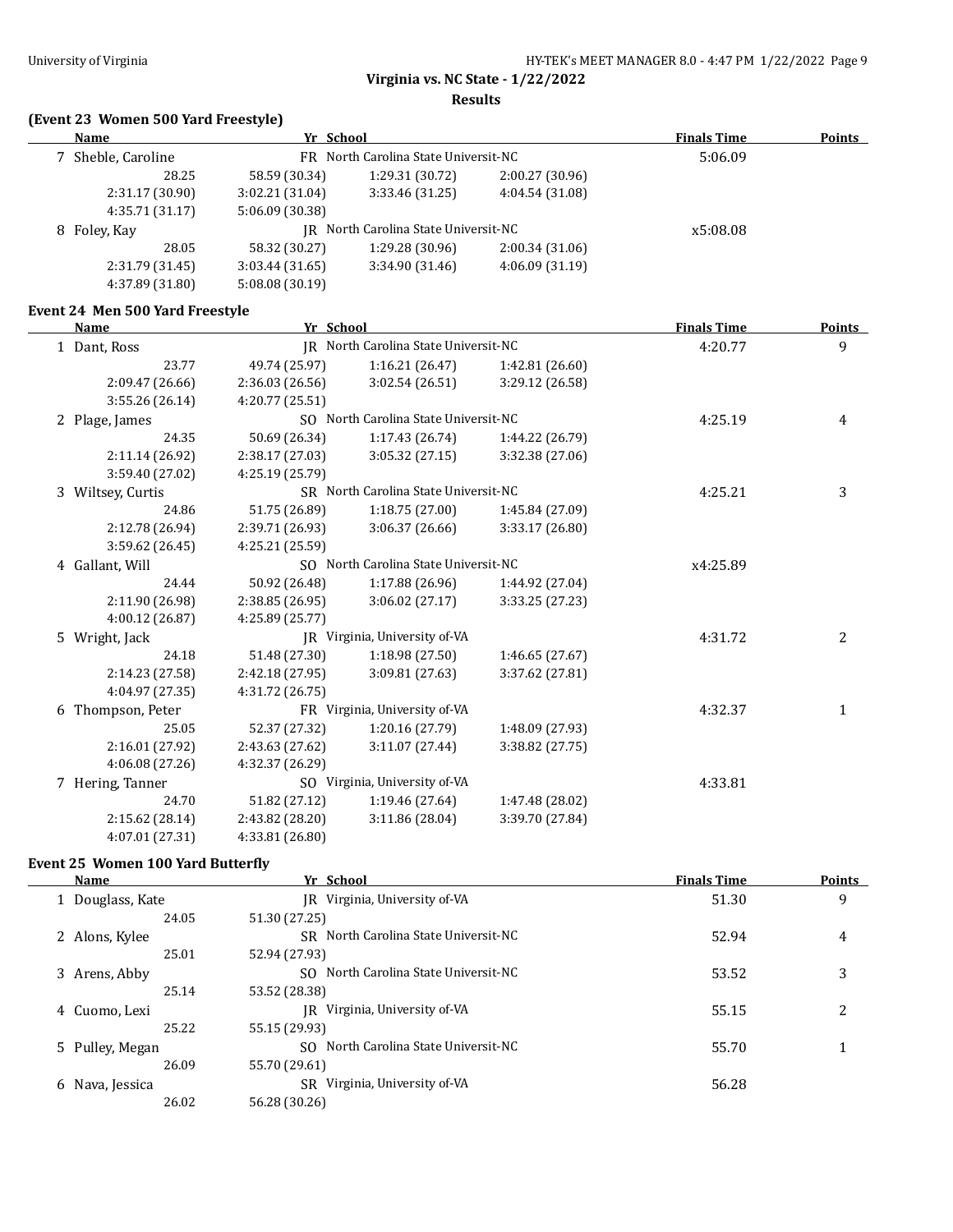#### **Results**

# **(Event 25 Women 100 Yard Butterfly)**

| Name             | Yr School                     | <b>Finals Time</b><br><b>Points</b> |  |
|------------------|-------------------------------|-------------------------------------|--|
| 7 Kapeller, Abby | FR Virginia, University of-VA | x56.63                              |  |
| 26.46            | 56.63 (30.17)                 |                                     |  |

## **Event 26 Men 100 Yard Butterfly**

| Name                               | Yr School                            | <b>Finals Time</b> | <b>Points</b> |
|------------------------------------|--------------------------------------|--------------------|---------------|
| 1 Korstanje, Nyls                  | JR North Carolina State Universit-NC | 46.02              | 9             |
| 21.39                              | 46.02 (24.63)                        |                    |               |
| 2 Miller, Luke                     | SO North Carolina State Universit-NC | 46.52              | 4             |
| 22.07                              | 46.52 (24.45)                        |                    |               |
| 3 Hayes, Aiden                     | FR North Carolina State Universit-NC | 46.84              | 3             |
| 21.93                              | 46.84 (24.91)                        |                    |               |
| 4 Henderson, Noah                  | IR North Carolina State Universit-NC | x47.73             |               |
| 22.17                              | 47.73 (25.56)                        |                    |               |
| 5 Edwards, Max                     | IR Virginia, University of-VA        | 48.50              | 2             |
| 22.67                              | 48.50 (25.83)                        |                    |               |
| 6 Fong, Josh                       | IR Virginia, University of-VA        | 49.18              | 1             |
| 22.70                              | 49.18 (26.48)                        |                    |               |
| 7 Klinksiek, Konnar                | IR Virginia, University of-VA        | 49.36              |               |
| 22.68                              | 49.36 (26.68)                        |                    |               |
| Sicignano, Tyler<br>8              | FR Virginia, University of-VA        | x50.12             |               |
| 23.23                              | 50.12 (26.89)                        |                    |               |
| Healy, John<br>$\qquad \qquad - -$ | SR North Carolina State Universit-NC | X49.77             |               |
| 23.73                              | 49.77 (26.04)                        |                    |               |

#### **Event 27 Women 3 mtr Diving**

|              | Name                       | Yr School     |                                      |                 | <b>Finals Score</b> | <b>Points</b> |
|--------------|----------------------------|---------------|--------------------------------------|-----------------|---------------------|---------------|
|              | 1 Grosz, Maddy             |               | SO Virginia, University of-VA        |                 | 308.93              | 9             |
|              | 2 Synnott, Helene          | IR            | North Carolina State Universit-NC    |                 | 304.80              | 4             |
|              | Zuburg, Ashton             | SO.           | North Carolina State Universit-NC    |                 | 293.85              | 3             |
|              | Kaye, Lizzy                | FR            | Virginia, University of-VA           |                 | 290.55              | 2             |
|              | Bell, Jennifer             | IR            | Virginia, University of-VA           |                 | 272.40              | 1             |
| <sub>b</sub> | Bowen, Charlotte           | IR            | Virginia, University of-VA           |                 | x266.55             |               |
|              | 7 Leizman, Amanda          | SO.           | Virginia, University of-VA           |                 | x247.20             |               |
|              | Event 28 Men 3 mtr Diving  |               |                                      |                 |                     |               |
|              | Name                       | Yr School     |                                      |                 | <b>Finals Score</b> | Points        |
|              | 1 Bennett, Bayne           |               | JR North Carolina State Universit-NC |                 | 342.00              | 9             |
|              | Creedon, Walker            | SR.           | Virginia, University of-VA           |                 | 334.50              | 4             |
|              | 3 O'Brien, Patrick         | IR            | North Carolina State Universit-NC    |                 | 322.50              | 3             |
|              | 4 Edin, Peter              | FR.           | North Carolina State Universit-NC    |                 | 315.00              | 2             |
| 5.           | Sanders, Nicholas          | FR            | Virginia, University of-VA           |                 | 296.85              | 1             |
|              | 6 Sexton, Matt             | SO.           | North Carolina State Universit-NC    |                 | x295.50             |               |
|              | Event 29 Women 200 Yard IM |               |                                      |                 |                     |               |
|              | Name                       | Yr School     |                                      |                 | <b>Finals Time</b>  | <b>Points</b> |
|              | 1 Poole, Julia             |               | 5Y North Carolina State Universit-NC |                 | 2:00.30             | 9             |
|              | 26.79                      | 56.42 (29.63) | 1:31.28(34.86)                       | 2:00.30 (29.02) |                     |               |
|              | 2 Sheble, Grace            |               | FR North Carolina State Universit-NC |                 | 2:02.10             | 4             |
|              | 26.77                      | 58.11 (31.34) | 1:33.48 (35.37)                      | 2:02.10 (28.62) |                     |               |
|              | 3 Moore, Kate              |               | 5Y North Carolina State Universit-NC |                 | 2:02.15             | 3             |
|              | 27.08                      | 58.13 (31.05) | 1:33.61 (35.48)                      | 2:02.15 (28.54) |                     |               |

4 Muzzy, Emma SR North Carolina State Universit-NC x2:04.66

27.08 58.48 (31.40) 1:35.12 (36.64) 2:04.66 (29.54)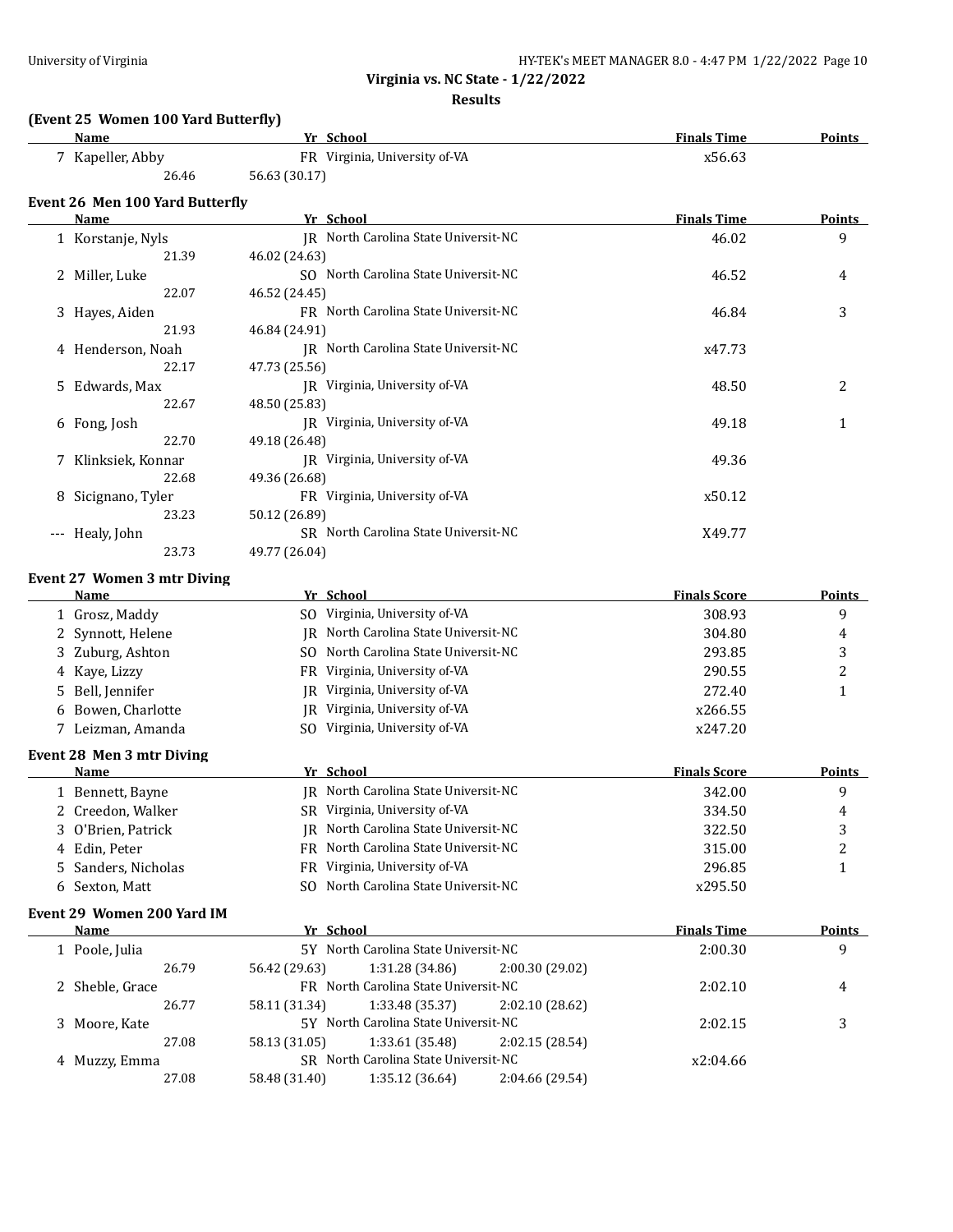# **(Event 29 Women 200 Yard IM)**

| Name                     | Yr School     |                                      |                 | <b>Finals Time</b> | <b>Points</b> |
|--------------------------|---------------|--------------------------------------|-----------------|--------------------|---------------|
| --- Walsh, Alex          |               | SO Virginia, University of-VA        |                 | X1:56.35           |               |
| 25.22                    | 53.77 (28.55) | 1:27.69 (33.92)                      | 1:56.35 (28.66) |                    |               |
| --- Nelson, Ella         |               | JR Virginia, University of-VA        |                 | X1:58.32           |               |
| 26.22                    | 56.52 (30.30) | 1:30.23 (33.71)                      | 1:58.32 (28.09) |                    |               |
| --- Harter, Abby         |               | SO Virginia, University of-VA        |                 | X2:01.80           |               |
| 26.00                    | 57.88 (31.88) | 1:33.08 (35.20)                      | 2:01.80 (28.72) |                    |               |
| --- Bathurst, Ella       |               | FR Virginia, University of-VA        |                 | X2:02.00           |               |
| 27.23                    | 57.34 (30.11) | 1:33.89 (36.55)                      | 2:02.00(28.11)  |                    |               |
| --- Wilson, Sophia       |               | SO Virginia, University of-VA        |                 | X2:03.66           |               |
| 27.95                    | 58.70 (30.75) | 1:33.88 (35.18)                      | 2:03.66 (29.78) |                    |               |
| --- Vanyo, Athena        |               | FR Virginia, University of-VA        |                 | X2:08.66           |               |
| 27.25                    | 58.49 (31.24) | 1:37.62 (39.13)                      | 2:08.66 (31.04) |                    |               |
| Event 30 Men 200 Yard IM |               |                                      |                 |                    |               |
| Name                     | Yr School     |                                      |                 | <b>Finals Time</b> | <b>Points</b> |
| 1 Storch, Casey          |               | SR Virginia, University of-VA        |                 | 1:47.37            | 9             |
| 23.15                    | 49.88 (26.73) | 1:20.67 (30.79)                      | 1:47.37 (26.70) |                    |               |
| 2 Conway, Sean           |               | JR Virginia, University of-VA        |                 | 1:48.48            | 4             |
| 23.24                    | 50.72 (27.48) | 1:22.38 (31.66)                      | 1:48.48(26.10)  |                    |               |
| 3 Iida, Scooter          |               | FR Virginia, University of-VA        |                 | 1:52.14            | 3             |
| 23.51                    | 52.13 (28.62) | 1:24.55 (32.42)                      | 1:52.14 (27.59) |                    |               |
| 4 Bitz, Colin            |               | FR Virginia, University of-VA        |                 | x1:53.36           |               |
| 24.72                    | 52.82 (28.10) | 1:27.29 (34.47)                      | 1:53.36 (26.07) |                    |               |
| Moore, Mikey             |               | SO North Carolina State Universit-NC |                 | X1:46.67           |               |
| 23.40                    | 49.93 (26.53) | 1:21.65 (31.72)                      | 1:46.67 (25.02) |                    |               |
| Bowers, Noah             |               | JR North Carolina State Universit-NC |                 | X1:48.58           |               |
| 23.34                    | 50.58 (27.24) | 1:23.49 (32.91)                      | 1:48.58 (25.09) |                    |               |
| Monahan, Conall          |               | SO North Carolina State Universit-NC |                 | X1:48.81           |               |
| 24.17                    | 51.66 (27.49) | 1:22.57 (30.91)                      | 1:48.81 (26.24) |                    |               |
| Knowles, Eric            |               | 5Y North Carolina State Universit-NC |                 | X1:50.13           |               |
| 23.86                    | 52.27 (28.41) | 1:24.73 (32.46)                      | 1:50.13(25.40)  |                    |               |
| Styczen, Matthew         |               | FR Virginia, University of-VA        |                 | X1:51.40           |               |
| 24.49                    | 52.26 (27.77) | 1:24.43 (32.17)                      | 1:51.40 (26.97) |                    |               |
| Moore, Jack              |               | SO Virginia, University of-VA        |                 | X1:54.33           |               |
| 24.47                    | 53.72 (29.25) | 1:27.22 (33.50)                      | 1:54.33(27.11)  |                    |               |
| Worth, Daniel            |               | FR Virginia, University of-VA        |                 | X1:57.80           |               |
| 25.26                    | 55.69 (30.43) | 1:28.76 (33.07)                      | 1:57.80 (29.04) |                    |               |
|                          |               |                                      |                 |                    |               |

# **Event 31 Women 200 Yard Freestyle Relay**

| Team                                | Relay              |                 |                      | <b>Finals Time</b>         | <b>Points</b> |
|-------------------------------------|--------------------|-----------------|----------------------|----------------------------|---------------|
| 1 North Carolina State Universit-NO | A                  |                 | 1:29.99              | 11                         |               |
| 1) Berkoff, Katharine JR            | 2) Alons, Kylee SR |                 | 3) Crush, Annabel FR | 4) Maccausland, Heather JR |               |
| 22.58                               | 44.60 (22.02)      | 1:07.28 (22.68) | 1:29.99 (22.71)      |                            |               |
| 2 North Carolina State Universit-NO | В                  |                 |                      | 1:31.89                    | 4             |
| 1) Webb, Abbey SO                   | 2) Arens, Abby SO  |                 | 3) Immel, Lindsey FR | 4) Flickinger, Maddy JR    |               |
| 23.23                               | 45.63 (22.40)      | 1:08.80(23.17)  | 1:31.89 (23.09)      |                            |               |
| --- Virginia, University of-VA      | A                  |                 |                      | X1:27.75                   |               |
| 1) Walsh, Gretchen FR               | 2) Walsh, Alex SO  |                 | 3) Cuomo, Lexi JR    | 4) Douglass, Kate JR       |               |
| 22.00                               | 44.04 (22.04)      | 1:06.46 (22.42) | 1:27.75 (21.29)      |                            |               |
|                                     |                    |                 |                      |                            |               |